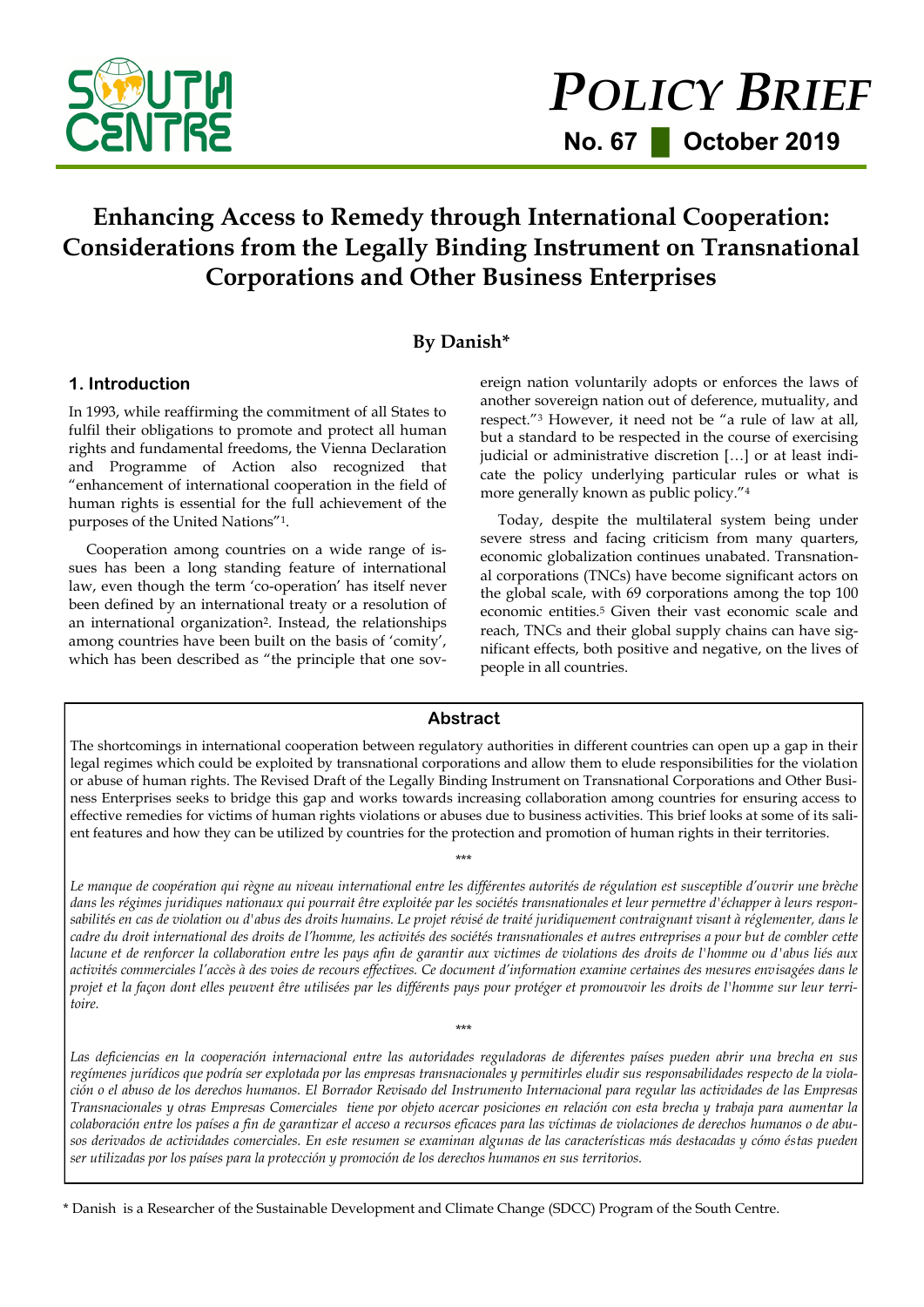United Nations (UN) Human Rights Council (HRC) Resolution 26/9 reflects this reality by "acknowledging that transnational corporations and other business enterprises have the capacity to foster economic wellbeing, development, technological improvement and wealth, as well as causing adverse impacts on human rights". Given the vast extent of the business activities of TNCs across countries, there is also an increased risk of being involved in violations and abuses of human rights across jurisdictions. Thus, there is an imperative need to regulate their activities to prevent such violations and abuses, as well as to provide effective access to remedy for the victims of their acts.

On 16 July 2019, the Chairmanship of the Open-Ended Intergovernmental Working Group on Transnational Corporations and Other Business Enterprises with Respect to Human Rights (OEIGWG) released a revised draft of the Legally Binding Instrument to Regulate, in International Human Rights Law, the Activities of Transnational Corporations and Other Business Enterprises (Revised Draft). It represents a significant evolution from the zero draft of the Legally Binding Instrument (LBI) that was the basis for negotiations during the fourth session of the OEIGWG which took place in October 2018.

The protection and promotion of human rights is a priority for the international community as a whole, and the LBI is meant to strengthen this aim through increasing collaboration among countries through various modalities for the implementation and fulfilment of its purposes. This is also specifically included as one of its core purposes, which states that the LBI will "promote and strengthen international cooperation to prevent human rights violations and abuses in the context of business activities and provide effective access to justice and remedy to victims of such violations and abuses"6.

The following section therefore focuses on the specif-

ic issues of mutual legal assistance (MLA), recognition and enforcement of judgments and international cooperation within the context of the Revised Draft, and looks at how these could be operationalized for extending and enhancing access to remedy for victims of human rights violations and abuses due to business activities.

## **2. Strengthening Access to Remedy through International Cooperation in the Revised Draft**

The UN HRC has recognized that "the enhancement of international cooperation in the field of human rights is essential for the full achievement of the purposes of the United Nations, including the effective promotion and protection of all human rights"; and that it can make "an effective and practical contribution to preventing violations of human rights and fundamental freedoms"7. This makes the inclusion of international cooperation under the LBI especially vital, given that many victims of human rights violations and abuses due to transnational business activities, particularly those in the developing world, are unable to access effective legal remedies and hold the perpetrators to account.

There are various factors which can limit the access to judicial remedies for victims of TNCs' activities<sup>8</sup>. A very significant hurdle is the highly complex corporate structures of TNCs, which make it extremely difficult for victims to bring claims against the parent company, its affiliates or controlling entities. For instance, the United Nations Conference on Trade and Development (UNCTAD) has found that "the top 100 multinational enterprises in [its] Transnationality Index have on average more than 500 affiliates each, across more than 50 countries, with multiple hierarchical levels across up to six borders. They have about 20 holding companies owning affiliates across multiple jurisdictions, and they have almost 70 entities in offshore investment hubs."<sup>9</sup>

In such a scenario, being able to track the effective nationality of the entity ultimately liable for human rights violations and abuses is a herculean task, requiring re-



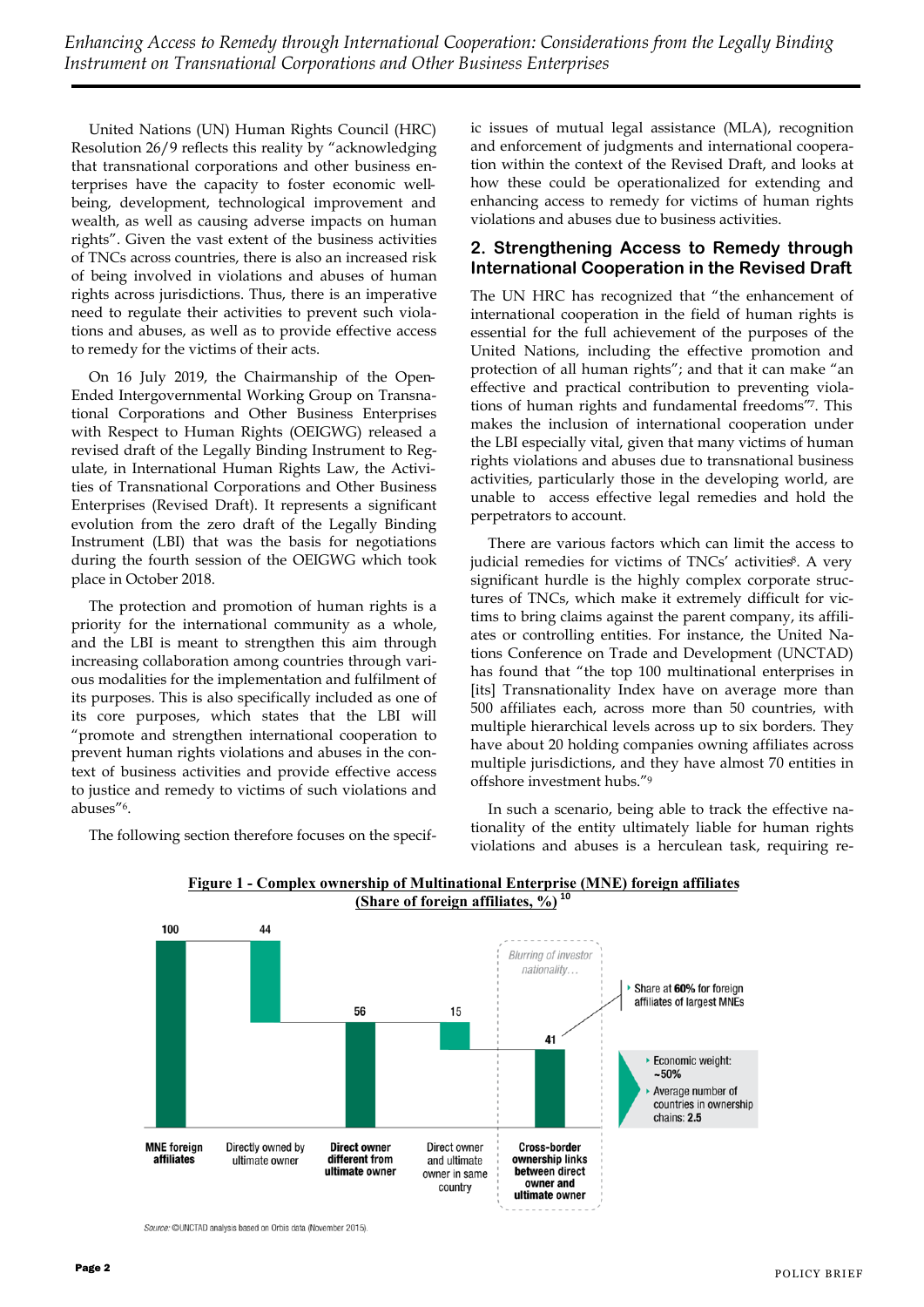sources which most victims would not have access to. It is therefore necessary for States to cooperate with each other to allow access to remedies, especially when gathering evidence of human rights violating acts or omissions by a corporate actor with business activities spread over many countries.

The Revised Draft thus includes Article 10 on Mutual Legal Assistance and Article 11 on International Cooperation for strengthening cooperation and collaborations among States. These provisions seem to have been integrated in the Revised Draft as a mechanism for ensuring efficient investigation and prosecution of violations of human rights due to business activities, as well as the effective enforcement of judgments, while ensuring that the rights of victims are preserved and upheld. They seek to guarantee access to information for investigations and prosecutions, adoption of rules for mutual judicial cooperation, adequate standards of due process of law and enforcement of effective remedies through mutual cooperation. These Articles, as included in the Revised Draft, contain materially the same language as that of the previous Article 11 and Article 12 of the Zero Draft respectively, with a single provision migrating from the former to the latter; with the likely intent of keeping the text more consistent.

Beyond these two articles, the notion of legal assistance and cooperation is also found in other parts of the Revised Draft. For example, in Article 4 on the Rights of Victims, the Revised Draft clearly lays out that victims shall have the right of access to appropriate diplomatic and consular means to ensure that they can exercise their right to access justice and remedies. This can include access to information required to bring a claim, and the procedural and substantive requirements to pursue claims before competent domestic courts and State-based non-judicial grievance mechanisms. In addition, within Article 4 itself, there is also the requirement for States to ensure that their domestic laws and courts facilitate access to information through international cooperation in a manner consistent with their domestic law.

Another significant aspect in this context is related to the provisioning of legal assistance and aid for victims of human rights violations and abuses. A UN report has noted that many countries have some form of legal aid for litigants in need, even though it might not be an express right to access legal aid<sup>11</sup>. In instances where it is explicit, the right to legal aid has been included in international conventions<sup>12</sup>, national constitutions<sup>13</sup>, laws on criminal and civil procedure, and some countries even have separate laws on legal aid14. Only a few States have an implicit right to legal aid in their laws on due process, but not explicitly provided for in any legislation15.

The form in which this concept has been included in the Revised Draft expands the provision of legal assistance by States to victims, irrespective of their nationality or domicile, as long as the relevant claims under the LBI are filed or sought to be filed in a forum under their jurisdiction. Thus, victims would be given the same standard of legal aid that would be available to any other litigant in that country. This would also not preclude the possibility of other actors, such as lawyers or other entities acting *pro bono*, from providing legal aid as well.

## *2.1 Mutual Legal Assistance*

In general terms, it is a process by which States seek and provide assistance for judicial cases in their territories<sup>16</sup>. It is a form of international cooperation between States with respect to the fulfilment of legal proceedings in one of the States which has any element in or connection with the territory of the other. For example, this can include the provision of information, evidence, serving of summons, witness testimony and even extradition. Similarly, in case of criminal matters, it can extend to enforcement of possible confiscation orders, as well as freezing or seizure of proceeds or instrumentalities of crime17. Many countries already have existing bilateral and regional mutual legal assistance treaties which include these elements, in addition to their own national laws and procedures<sup>18</sup>.

The inclusion of a provision on MLA in a legally binding instrument for the protection of human rights represents our current reality where acts, omissions, abuses and violations in the course of business activities can have significant ramifications across territorial borders. As Prof. Olivier de Schutter rightly notes, "the difficulties victims encounter in having access to remedies has to do with the fact that States do not cooperate with each other in freezing assets, in collecting information, in enforcing judgments delivered by courts in other States, in collecting evidence, or in forcing witnesses to testify in trial in a foreign state. There are many areas in which a failure to establish a duty of mutual legal assistance is the source of impunity for companies operating transnationally"19.

The LBI therefore seeks to prevent and mitigate the harms that can be caused by TNCs and other businesses, and bridge the lacunae that exist in providing effective access to remedy for victims in cases of human rights violations and abuses due to such businesses and their activities.

Article 10 of the Revised Draft seems to be heavily influenced by several international legal instruments dealing with mutual legal assistance in criminal matters, such as the UN Convention against Corruption, the UN Convention against Transnational Organized Crime, and even the Convention against Torture. These in turn have been based on or similarly inspired by the UN Model Treaty on Mutual Assistance in Criminal Matters.

A prominent issue with currently existing mechanisms of treaty based MLA has been that it has generally been limited in its scope to specific criminal matters, such as for investigations and proceedings<sup>20</sup>. By expanding it to the violation of human rights and having some minimum baselines as well as comprehensive procedures for MLA, the LBI also seeks to resolve an inherent tension in the international legal regime when there is a disparity in the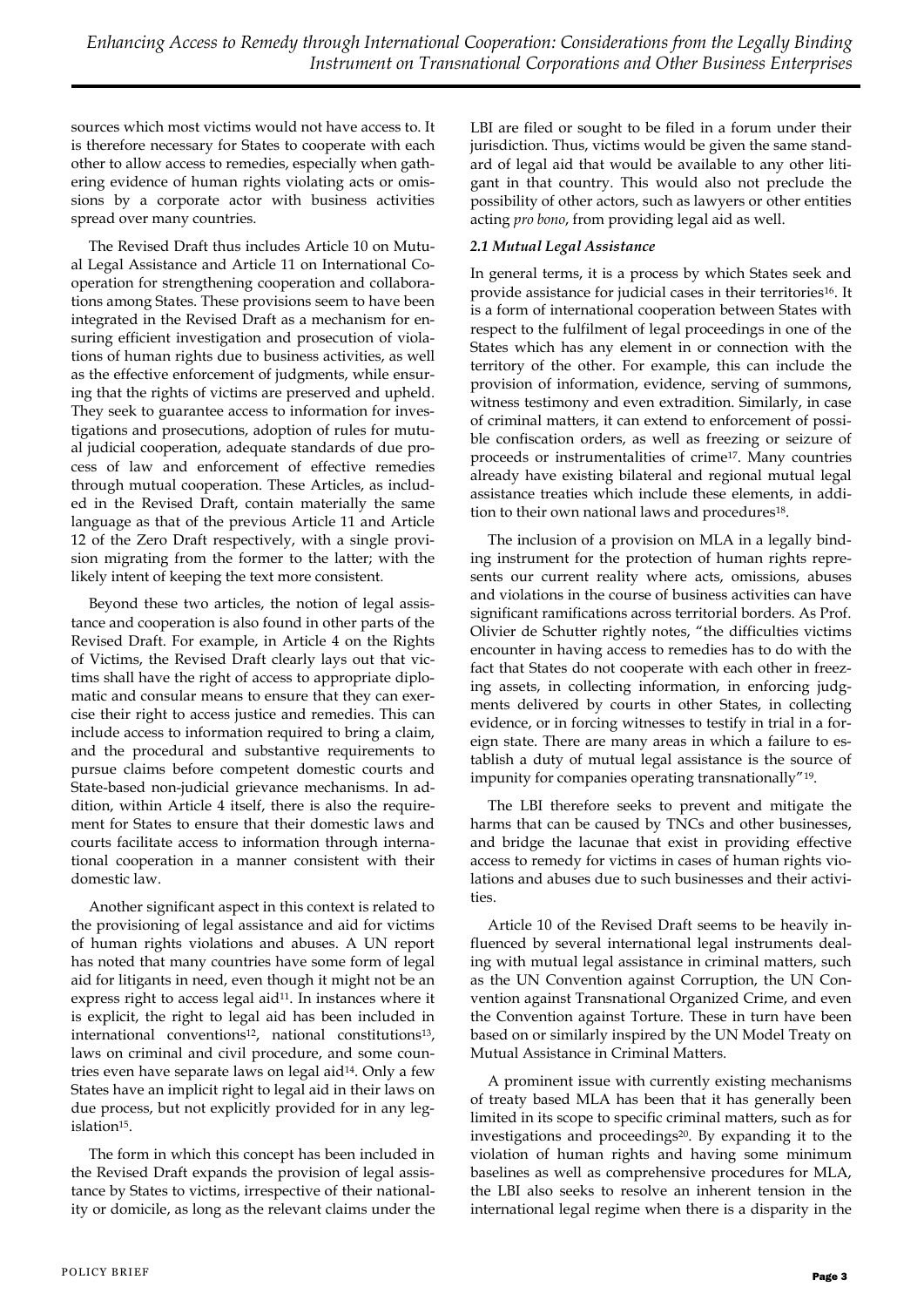level of human rights protections between two or more jurisdictions<sup>21</sup>.

A plain reading of Article 10 reveals a wide range of salient elements which inform both the substance and process for providing mutual legal assistance for victims. First, it envisages MLA for "investigations, prosecutions and judicial and other proceedings" which would be instrumental for access to remedy for relevant claims under the LBI. Second, it lists, but does not limit itself to, eleven specific kinds of mutual legal assistance that can be provided under the LBI, as well as "any other type of assistance that is not contrary to the domestic law of the requested State Party".

Other provisions under Article 10 provide for *suo moto* transfer of information which may be relevant for an action or violation that occurred in the territory of another country; the possibility of establishing joint investigative bodies; and the requirement to designate a central authority with the competence to receive requests for mutual legal assistance. This central authority would have the power "either to execute them or to transmit them to the competent authorities for execution".

The LBI also posits an obligation to provide legal assistance in the pursuit of access to remedy for victims of human rights violations. The contents of legal assistance as proposed come from Article 4(12) of the Revised Draft, which has obligations of making information available to victims of their rights and the status of their claims; guaranteeing their right to be heard in all stages of proceedings; avoiding unnecessary costs or delays; and providing assistance with all procedural requirements for starting and during the legal proceedings.

#### *2.2 Recognition & Enforcement of Foreign Judgments*

The issue of recognition and enforcement of foreign judgments is essential for ensuring effective access to remedies and holding perpetrators of human rights violations and abuses to account. The current system for the recognition and enforcement of foreign judgments generally relies on bilateral<sup>22</sup> or multilateral arrangements<sup>23</sup> between countries (or in rare instances, is undertaken as a unilateral action by a judicial body without an express agreement to that effect). In the case of arbitral awards, which may be possible in the case of State-based non-judicial grievance mechanisms, the victims may also be able to utilise the Convention on the Recognition and Enforcement of Foreign Arbitral Awards (New York Convention). This also furthers the aims of Article 4(14) of the Revised Draft, which requires that States provide effective mechanisms for the enforcement of remedies for violations of human rights.

Thus, while there is a positive duty to recognise and enforce the judgment, this duty is not absolute on the signatory countries. The grounds for refusal of recognition by courts as provided in the LBI reflect those commonly seen in other similar legal instruments. The inclusion of these grounds seeks to ensure that the principle of natural justice and due process are upheld for both the victims and the defendants, while also preserving the essential sovereign interests of the State such as its internal security, public order etc. It would also prevent the possibility of forum shopping and parallel proceedings being conducted in multiple jurisdictions between the same parties on the same issues. This is also echoed by the UN Committee on Economic, Social and Cultural Rights, which has noted that, "[i]mproved international cooperation should reduce the risks of positive and negative conflicts of jurisdiction, which may result in legal uncertainty and in fo-



**Figure 2 – Request Process for Mutual Legal Assistance under the LBI**

Note: The process to obtain remedies is initiated by victims approaching a court with competent jurisdiction. Depending on the nature of mutual legal assistance sought, the court will order the relevant authority under its own domestic law to transmit the request to the central authority in the other country (receiving state). Depending on the nature of assistance sought, the central authoritymay execute the request or transmit it to another body with the competence to execute it.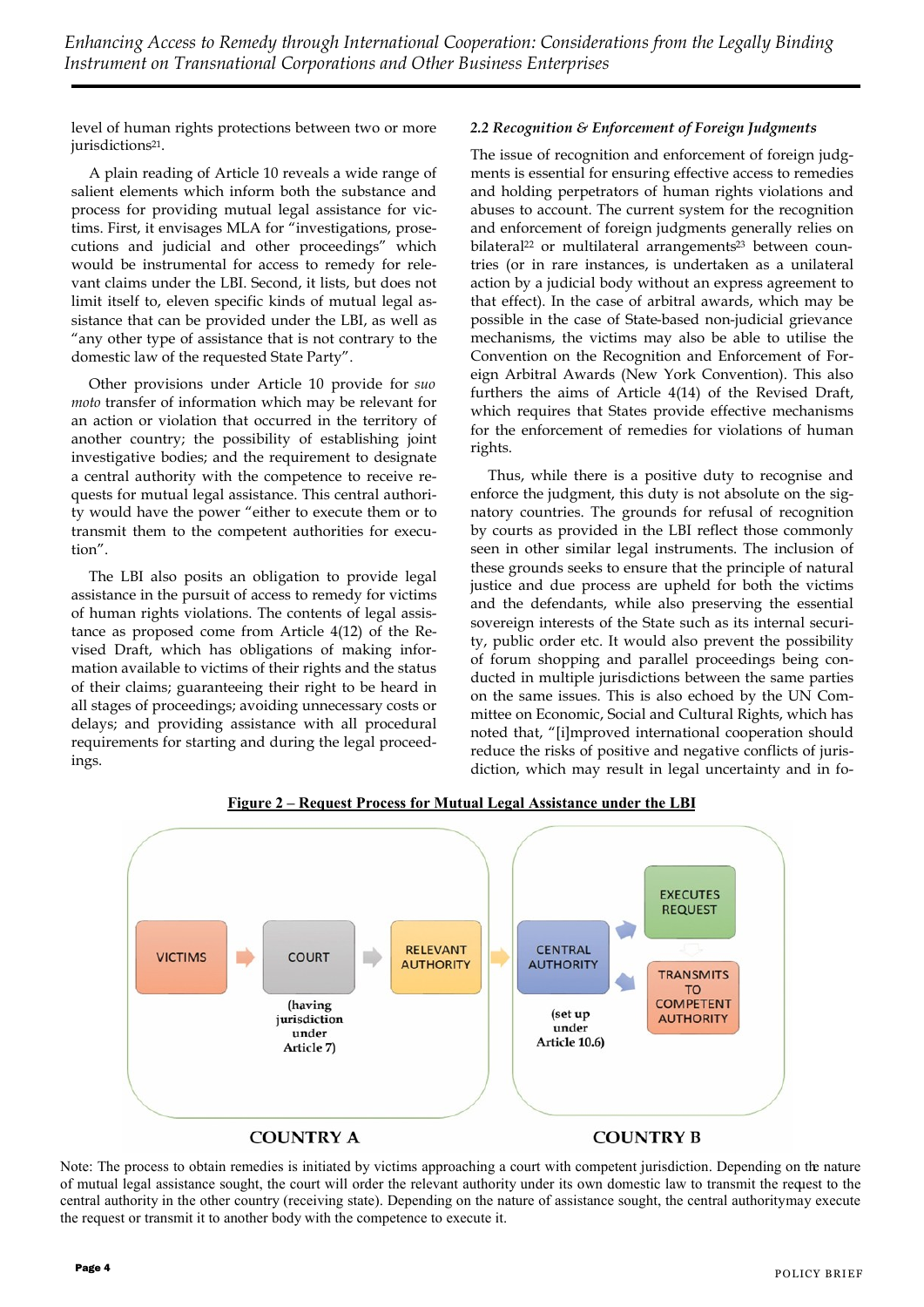rum-shopping by litigants, or in an inability for victims to obtain redress."<sup>24</sup>

This issue is also linked with Article 12.4, which envisages that the provisions of the LBI would be applied in conformity with any new or previously existing agreements or arrangements on the mutual recognition and enforcement of judgements. This would allow victims to fully enjoy the benefits of new treaties and arrangements meant to increase international cooperation among countries for the protection and promotion of human rights.

As per the Revised Draft, for any foreign judgment to be enforceable, it should no longer be subject to ordinary forms of review in its State of origin. In the country where it is sought to be enforced, such action is required to be taken as soon as the requisite formalities have been completed. These formalities cannot be more onerous and the attendant fees and charges should not be higher than those required for the enforcement of domestic judgments.

The grounds for refusal as provided reflect those commonly seen in other similar instruments. It provides three grounds for the refusal of recognition and enforcement by a court or the competent authority, but only at the request of the defendant. The grounds include that the defendant was not given reasonable notice and a fair opportunity to present their case; or that the judgement is irreconcilable with an earlier judgement validly pronounced in another country with regard to the same cause of action and between the same parties; or in instances where the judgement is likely to prejudice the sovereignty, security, *ordre public* or other essential interests of the country. In addition, recognising the variety and diversity in the legal systems of countries, the LBI allows States to also refuse legal assistance if the violation to which the request relates is either not covered under the LBI or if it would be contrary to its legal system.

Finally, for claims involving liability for harms or criminal offences falling within the scope of the LBI, the Revised Draft excludes the possibility of countries relying on their fiscal or banking secrecy statutes as a reason to reject requests for legal assistance. This is very much in line with the international zeitgeist which seeks to combat the harmful effects of illicit financial flows, especially from developing countries, which is "essential to make better progress in realizing international human rights obligations"25.

## *2.3 International Cooperation*

Aside from considering international cooperation as a guiding principle throughout the text, the Revised Draft also includes the express responsibility of States to cooperate in 'good faith' to fulfil the purposes and implement their commitments under the LBI. More specifically, under Article 11(2), States are required to "undertake appropriate and effective measures in this regard, between and among States and, as appropriate,

in partnership with relevant international and regional organizations and civil society". This is a further recognition of the role that various stakeholders can and should play in the success of the LBI.

The Revised Draft itself provides examples of what international cooperation under this Article might look like, suggesting the promotion of "effective technical cooperation and capacity-building among policy makers, operators and users of domestic, regional and international grievance mechanisms"; the sharing of "experiences, good practices, challenges, information and training programs" for implementing the LBI; and "facilitating cooperation in research and studies on the challenges and good practices and experiences for preventing violations of human rights in the context of business activities, including those of a transitional character."

This provision seems to have been largely inspired by Article 32 of the UN Convention on the Rights of Persons with Disabilities, which itself builds on previous human rights treaties which refer to international cooperation among States, such as the International Covenant on Economic, Social and Cultural Rights and the Optional Protocol to the Convention on the Rights of the Child26.

Therefore, the guidance previously provided is also instructive for operationalizing international cooperation in the implementation of the LBI. For instance, the Handbook on the Convention on the Rights of Persons with Disabilities affirms that "not only do States parties have a role to play in fostering international cooperation to promote the rights of persons with disabilities, but civil society, including organizations representing persons with disabilities, and international and regional organizations, such as the United Nations specialized agencies, the World Bank and other development banks, and regional organizations, such as the European Commission and the African Union, do, too."<sup>27</sup> This would remain relevant in the case of the LBI as well, in the context of victims of human rights violations and abuses due to business activities.

This inclusion of a wide array of stakeholders is also supported by a study of the UN HRC Advisory Committee, which considers States, international organisations, national human rights institutions and other actors such as the business world, trade unions and civil society organisations as relevant participants for the promotion of human rights in a transnational dimension<sup>28</sup>.

## **3. International Cooperation for Human Rights - Building capacity and promoting ownership**

Given the diversity in national laws and legal systems of countries, international treaties provide them with sufficient flexibility to ensure implementation of their obligations. In the context of mutual legal assistance, it has been noted that "treaties create binding obligations on States parties, but the actual execution of [a] request also requires analysis and consideration of the domestic laws of the requesting and requested States. Gaining a basic understanding of the legal traditions of the world, ascertain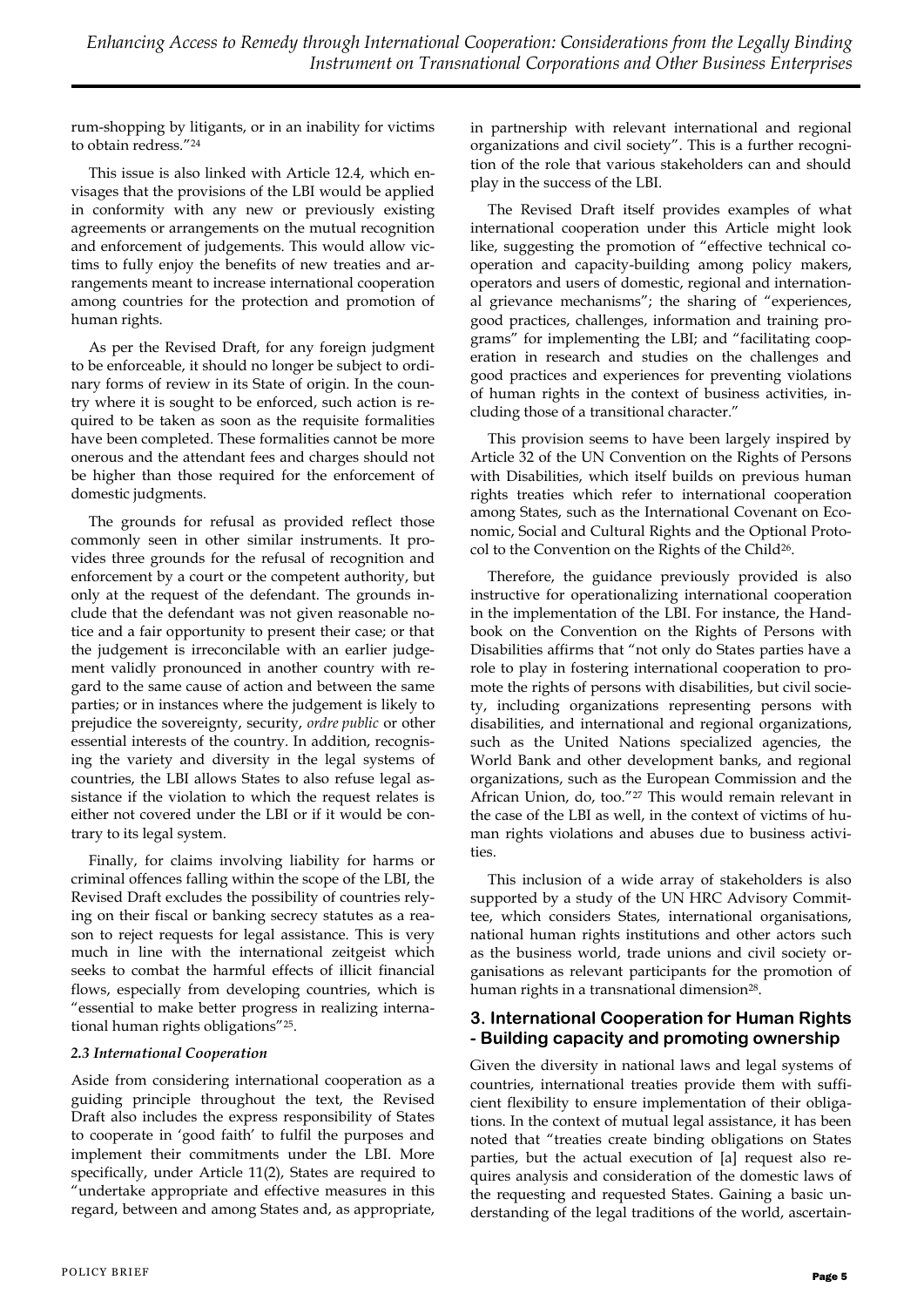*Enhancing Access to Remedy through International Cooperation: Considerations from the Legally Binding Instrument on Transnational Corporations and Other Business Enterprises*

ing which legal tradition a country is subject to and then determining the legal systems that each country utilizes are necessary aspects of international cooperation."<sup>29</sup>

Having mechanisms for effective international cooperation is essential for ensuring the protection and promotion of human rights. Hence, the UN Committee on Economic, Social and Cultural Rights in its General Comment No. 24 readily observed that "[i]n transnational cases, effective accountability and access to remedy requires international cooperation (…) The use of direct communication between law enforcement agencies for mutual assistance should be encouraged in order to provide for swifter action, particularly in the prosecution of criminal offences."<sup>30</sup>

However, countries frequently face many barriers in the effective implementation of their international human rights obligations, which can limit the effective access to remedies for victims of human rights violations and abuses due to business activities. Building the capacity of countries to better fulfil their human rights obligations would therefore be instrumental for the promotion and protection of human rights.

The UN is already cognizant of the issue, as reflected in the UN General Assembly Resolution 68/268 which, "Requests the Secretary-General, through the Office of the High Commissioner, to support States parties in building the capacity to implement their treaty obligations and to provide in this regard advisory services, technical assistance and capacity-building, in line with the mandate of the Office, in consultation with and with the consent of the State concerned…"<sup>31</sup>

Similarly, during the fourth session of the OEIGWG, suggestions had been raised regarding how capacity building and initiatives for raising awareness through State institutions could play a decisive role in supporting States in fulfilling their duties for the protection of human rights by facilitating the exchange of information on challenges and best practices, while promoting more coherent approaches to the issue.

While the institutional arrangements as currently included in the Revised Draft provide a substantial base for the implementation of the LBI, it also represents an opportunity to consider how cooperation between human rights relevant institutions, organisations and actors can be further enhanced within this context.

For instance, national institutions or mechanisms for the protection and promotion of human rights can be utilised for undertaking capacity building and awareness raising activities in developing countries, which would help them in better implementing the obligations under the LBI. This would also be in line with the aims of the proposed Draft Optional Protoco<sup>B2</sup>, which is to establish a National Implementation Mechanism to "promote compliance with, monitor and implement the LBI". The Draft Optional Protocol also elaborates on the functions of such a Mechanism, specifically requir-



ing it to cooperate with other stakeholders and raising awareness<sup>33</sup>, among various others.

The Committee of Experts to be established by the LBI can also have a pivotal role in the implementation of the LBI. In brief, as per its current formulation in Article 13 of the Revised Draft, States would submit reports to the Committee on the measures they have taken to give effect to the LBI, and the Committee could provide concluding observations and recommendations on such reports, as it may consider appropriate. It would make general comments and normative recommendations to help in clarifying the substantive content of the LBI. In addition, the Committee would also provide support to States in the "compilation and communication of information required for the implementation of the provisions of the LBI". Given the fairly wide ambit of its functions, the Committee could be expected to play both a supporting and an evaluative role for the implementation of the LBI.

The Conference of Parties (CoP) for the LBI can also substantially enhance the ownership that countries have in the process, going beyond the standard reporting requirements that are generally seen in human rights mechanisms. For instance, they could play a proactive role in the further development of the LBI through the sharing of experiences and challenges faced in its implementation. Similarly, developing countries can also consider using the modality of South-South cooperation for enhancing the implementation of the LBI in their territories, by exchanging experiences and good practices with other countries from the global South34.

The dual institutional arrangements of having the Committee and a CoP would allow States to benefit from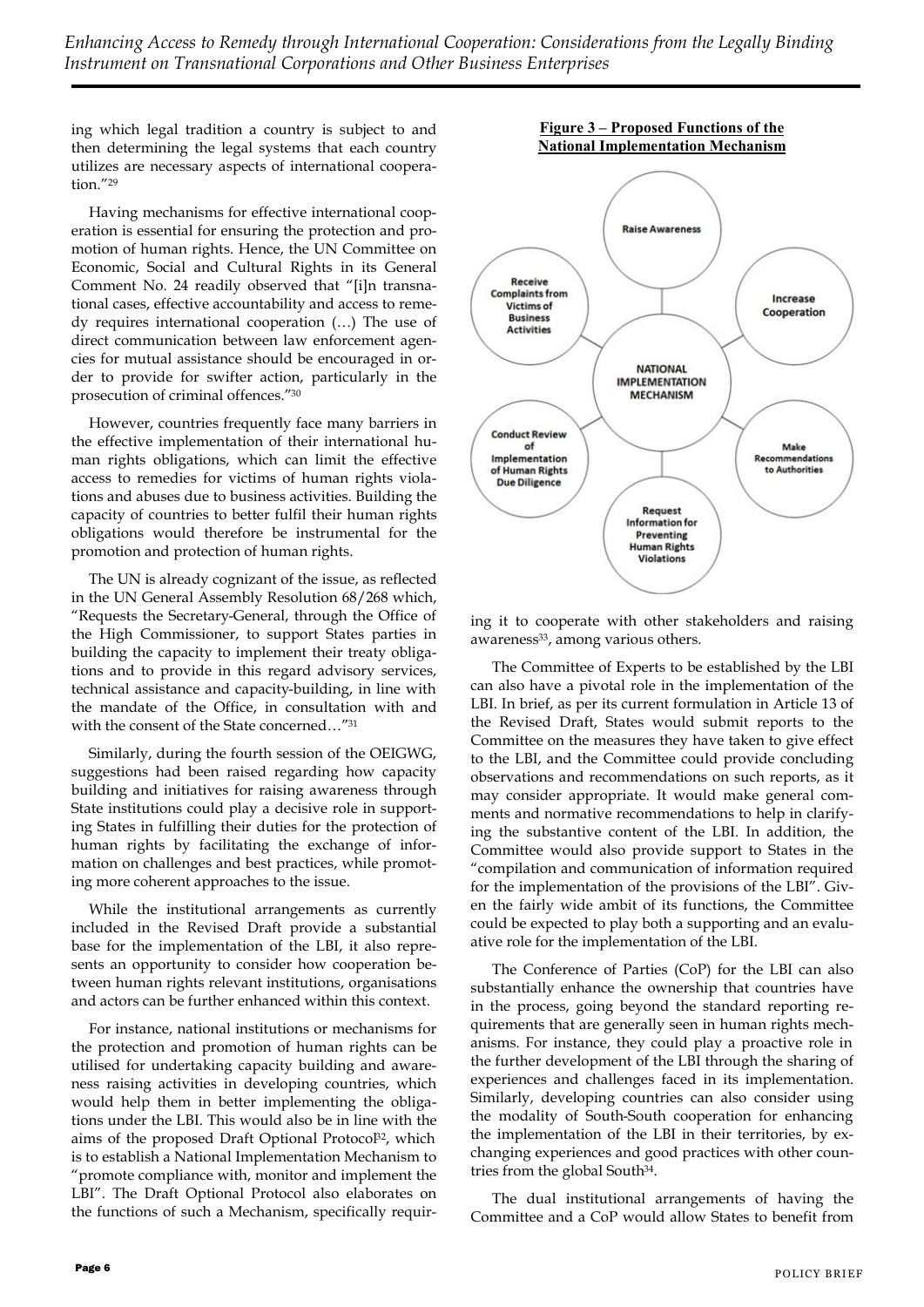both the technical expertise of the Committee members and exchanges with other countries. However, concerns have been raised over the years regarding the effective functioning of the committees under existing human rights treaties, including on their reporting backlogs<sup>35</sup> and lack of adequate resources, among various others36. It might therefore be useful for States to consider if it would be more efficient for State reports on the implementation of the LBI to be submitted to the CoP instead, and using that to better inform their discussions on further developments of the LBI. This would also increase the cooperation among States for better enforcement of the LBI by the sharing and evaluation of experiences and also increase their ownership in the process.

## **4. Conclusion**

The Revised Draft of the LBI provides an elaborated technical and legal basis for negotiations to be carried out by States in the fifth session of the OEIGWG on TNCs and Other Business Enterprises (OBEs). While much of the discussion is expected to revolve around issues of scope, prevention, legal liability and others, it remains imperative that the modalities of mutual legal assistance and international cooperation are also emphasized as being instrumental for providing victims with effective access to remedies.

The LBI is therefore based on recognition of the plurality of legal traditions in the international community conjoined with the commonality of purpose to promote and protect human rights and fundamental freedoms. Thus, for fulfilling its purposes, it is vital that countries increase their cooperation with each other to better regulate TNCs and provide clear legal and regulatory frameworks to prevent human rights violations and abuses due to business activities.

#### **Endnotes:**

<sup>1</sup>United Nations General Assembly, Vienna Declaration and Programme of Action, 12 July 1993, A/CONF.157/23.

<sup>2</sup>Rüdiger Wolfrum, "International Law of Cooperation", Max Planck Encyclopedia of Public International Law. Available from [https://opil.ouplaw.com/view/10.1093/](https://opil.ouplaw.com/view/10.1093/law:epil/9780199231690/law-9780199231690-e1427?prd=EPIL) [law:epil/9780199231690/law-9780199231690-e1427?prd=EPIL.](https://opil.ouplaw.com/view/10.1093/law:epil/9780199231690/law-9780199231690-e1427?prd=EPIL)

3 Cornell Legal Information Institute Wex, "Comity of Nations". Available from [https://www.law.cornell.edu/wex/](https://www.law.cornell.edu/wex/comity_of_nations) [comity\\_of\\_nations.](https://www.law.cornell.edu/wex/comity_of_nations)

<sup>4</sup>F. A. Mann, *Foreign Affairs in English Courts* (Oxford, 1986). Available from

[https://opil.ouplaw.com/view/10.1093/law/9780198255642.](https://opil.ouplaw.com/view/10.1093/law/9780198255642.001.0001/law-9780198255642-chapter-7) [001.0001/law-9780198255642-chapter-7.](https://opil.ouplaw.com/view/10.1093/law/9780198255642.001.0001/law-9780198255642-chapter-7)

<sup>5</sup>Global Justice Now, "69 of the richest 100 entities on the planet are corporations, not governments, figures show", 17 October 2019. Available from

[https://www.globaljustice.org.uk/news/2018/oct/17/69](https://www.globaljustice.org.uk/news/2018/oct/17/69-richest-100-entities-planet-are-corporations-not-governments-figures-show) [richest-100-entities-planet-are-corporations-not-governments](https://www.globaljustice.org.uk/news/2018/oct/17/69-richest-100-entities-planet-are-corporations-not-governments-figures-show)[figures-show.](https://www.globaljustice.org.uk/news/2018/oct/17/69-richest-100-entities-planet-are-corporations-not-governments-figures-show)

<sup>6</sup>Article 2.1.c of the Revised Draft

7 UN HRC Resolution 30/25 on Promoting international cooperation to support national human rights follow-up systems and processes, A/HRC/RES/30/25, 12 October 2015.

8 One report lists ten different issues that can be barriers to accessing judicial remedies. See Skinner, McCorquodale, De Schutter, *The Third Pillar: Access to Judicial Remedies for Human Rights Violations by Transnational Business*, ICAR, CORE & ECCJ, December 2013. Available from

[https://static1.squarespace.com/static/583f3fca725e25fcd45aa44](https://static1.squarespace.com/static/583f3fca725e25fcd45aa446/t/58657dfa6a4963597fed598b/1483046398204/The-Third-Pillar-FINAL1.pdf) [6/t/58657dfa6a4963597fed598b/1483046398204/The-Third-](https://static1.squarespace.com/static/583f3fca725e25fcd45aa446/t/58657dfa6a4963597fed598b/1483046398204/The-Third-Pillar-FINAL1.pdf)[Pillar-FINAL1.pdf.](https://static1.squarespace.com/static/583f3fca725e25fcd45aa446/t/58657dfa6a4963597fed598b/1483046398204/The-Third-Pillar-FINAL1.pdf)

*<sup>9</sup>UNCTAD World Investment Report 2016, Investor Nationality: Policy Challenges*.

<sup>10</sup>Ibid., p. 125.

11 United Nations Office on Drugs and Crime (UNODC) & United Nations Development Programme (UNDP), *Global Study on Legal Aid Global Report* (United Nations, October 2016). Available from [https://www.unodc.org/documents/justice-and-prison](https://www.unodc.org/documents/justice-and-prison-reform/LegalAid/Global-Study-on-Legal-Aid_Report01.pdf)[reform/LegalAid/Global-Study-on-Legal-Aid\\_Report01.pdf.](https://www.unodc.org/documents/justice-and-prison-reform/LegalAid/Global-Study-on-Legal-Aid_Report01.pdf)

<sup>12</sup>For e.g. European Convention on Human Rights, Article 6.

<sup>13</sup>For e.g. Constitution of the Republic of India, Article 39A. Equal justice and free legal aid.

<sup>14</sup>For e.g. Legal Aid South Africa Act, Act No. 39 of 2014.

<sup>15</sup>UNODC & UNDP, *Global Study on Legal Aid Global Report*.

<sup>16</sup>UN Manual on Mutual Legal Assistance and Extradition, p. 19.

<sup>17</sup>See European Convention on Mutual Assistance in Criminal Matters of 1959.

<sup>18</sup>UNODC Report of the Informal Expert Working Group on Mutual Legal Assistance Casework Best Practice (Vienna, 2001). Available from [https://www.unodc.org/documents/legal](https://www.unodc.org/documents/legal-tools/lap_mlaeg_report_final.pdf)[tools/lap\\_mlaeg\\_report\\_final.pdf.](https://www.unodc.org/documents/legal-tools/lap_mlaeg_report_final.pdf)

<sup>19</sup>Oliver De Schutter, "Towards a New Treaty on Business and Human Rights", Lecture at Castan Centre, 23 June 2015. Available from [https://youtu.be/8mxSLK04Y94.](https://youtu.be/8mxSLK04Y94)

<sup>20</sup>Hon. Virginia M. Kendall and T. Markus Funk, "The role of mutual legal assistance treaties in obtaining foreign evidence", *Litigation*, Volume 40, Number 2 (Winter 2014). Available from [https://www.perkinscoie.com/images/content/3/1/v2/31795/](https://www.perkinscoie.com/images/content/3/1/v2/31795/2014-winter-litigation.pdf) [2014-winter-litigation.pdf.](https://www.perkinscoie.com/images/content/3/1/v2/31795/2014-winter-litigation.pdf)

<sup>21</sup>Robert J. Currie, "Human Rights and International Mutual Legal Assistance: Resolving the Tension" , *Criminal Law Forum*, Vol. 11, No. 2 (2000).

<sup>22</sup>For e.g. see Agreement between the Republic of India and the United Arab Emirates on Juridical and Judicial Cooperation in Civil and Commercial Matters for the Service of Summons, Judicial Documents, Commissions, Execution of Judgements and Arbitral Awards. Available from

[http://legalaffairs.gov.in/sites/default/files/mlat.PDF.](http://legalaffairs.gov.in/sites/default/files/mlat.PDF)

<sup>23</sup>For e.g. see Regulation (EU) No 1215/2012 of the European Parliament and of the Council of 12 December 2012 on jurisdiction and the recognition and enforcement of judgments in civil and commercial matters (recast). Available from [https://eur](https://eur-lex.europa.eu/legal-content/EN/TXT/?uri=CELEX:02012R1215-20150226)[lex.europa.eu/legal-content/EN/TXT/?uri=CELEX:02012R1215-](https://eur-lex.europa.eu/legal-content/EN/TXT/?uri=CELEX:02012R1215-20150226) [20150226.](https://eur-lex.europa.eu/legal-content/EN/TXT/?uri=CELEX:02012R1215-20150226)

<sup>24</sup>UN Committee on Economic, Social and Cultural Rights (CESCR), General comment No. 24 (2017) on State obligations